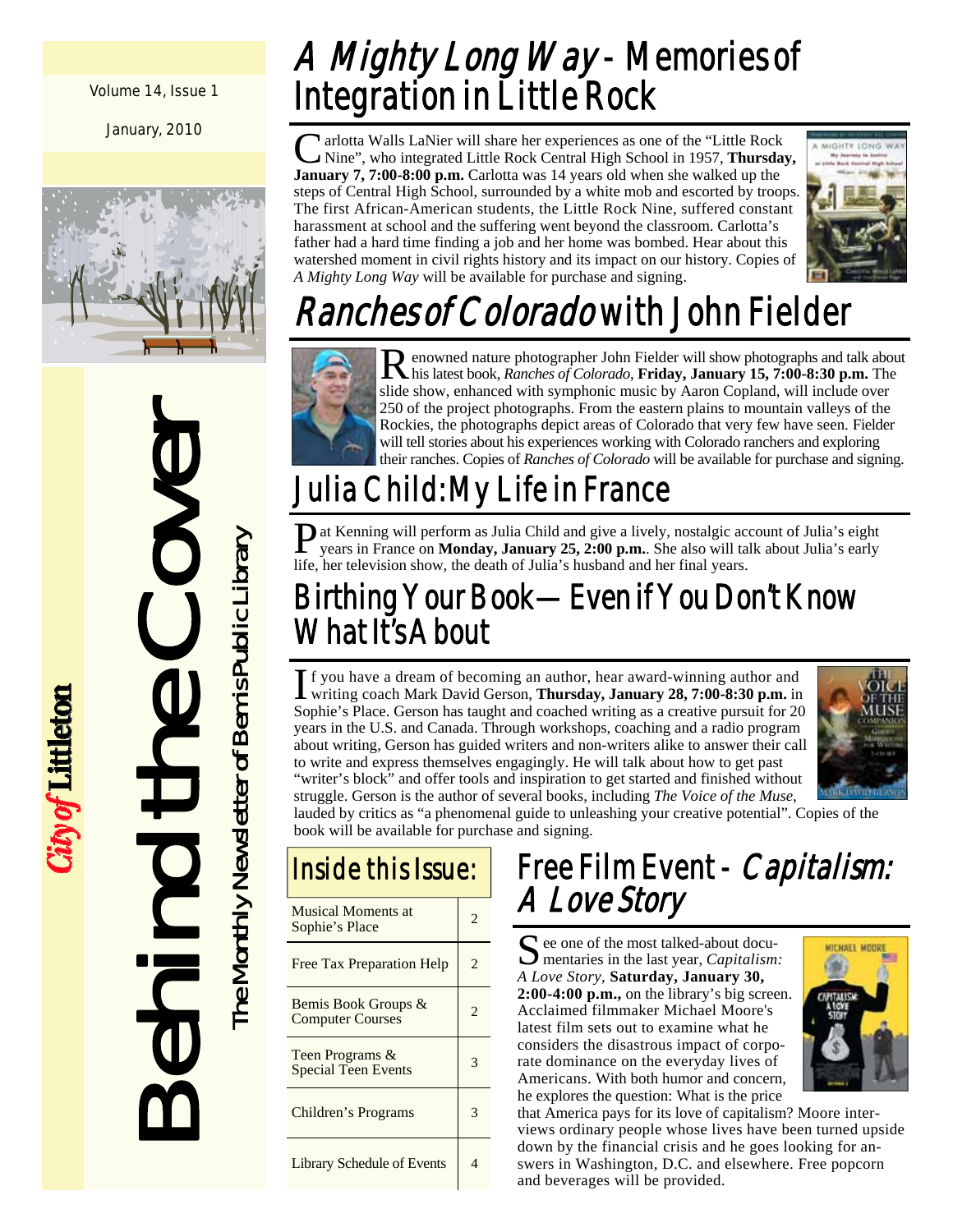# Musical Moments at Sophie's Place



E njoy an espresso or delicious pastry while listening<br>to music in Sophie's Place. Monthly performances feature a variety of musical talent from Littleton and the Denver metro area.

**Saturday, January 23, 2:00-3:30 p.m.:** 

Popular and classical music for the harp and flute will be performed by **Paul Wren** and **Sylvia Marx Bowen**.

## Free Tax Preparation Help!

B eginning in February, the library will be providing free tax return preparation for taxpayers who cannot afford professional assistance. **IRS trained volunteers will be available** in the study rooms on the lower level of the library **from February 3 through April 10 on Wednesday evenings from 6:00-8:00 p.m. and on Saturdays from Noon-4:00 p.m.** No pre-registration is required to receive assistance. If you would like to volunteer to help with tax assistance, contact Bob Vick at 303-697-0954.

 The **AARP will provide tax preparation help** on the upper level of the **library from February 8-April 13, Mondays and Tuesdays, 9:15 a.m.-1:45 p.m.** Pre-registration is required for this assistance, which is provided for low and middle-income seniors aged 60 and over. To register for AARP tax assistance at the library, please call the senior volunteer at the Buck Recreation Center, 303-730-4605.

## Book Groups at Bemis

 $\overline{J}$  e have a variety of Book Groups that meet throughout the month. Choose a group that suits your interests and schedule. Then join us for some stimulating discussions.

♦ **Senior Book Club**

**First Monday of each month at 2 p.m.** 

**Jan. 4:** *The Thirteenth Tale*  by Diane Setterfield A compelling, emotional mystery about family secrets and the magic of books and storytelling. A dying writer bids a young bookshop assistant to write her biography.

**Feb 1:** *Queen of the Road: the True Tale of 47 States, 22,000 Miles, 200 Shoes, 2 Cats, 1 Poodle, a Husband, and a Bus with a Will of Its Own*  by Doreen Orion



HIRTEENTH

A pampered Long Island

princess hits the road in a converted bus with her wilderness-loving husband, travels the country for one year, and brings it all hilariously to life in this offbeat and romantic memoir.

**Mar. 1:** *The No. 1 Ladies Detective* 

 *Agency*  by Alexander McCall Smith Working in Gaborone, Botswana, Precious Ramotswe investigates several local mysteries, including a search for a



missing boy and the case of the clinic doctor with different personalities for different days of the week.

♦ **Monday Evening Book Group Third Monday of each month at 7 p.m.** 

**Jan. 25\*:** *Away* by Amy Bloom Arriving in America alone after her family is destroyed in a Russian pogrom, Lillian Leyb receives word that her daughter might still be alive. She em-

*January due to the M.L.K. holiday.*  **Feb. 22\*:** *Cellist of Sarajevo* 

by Steven Galloway

After a mortar attack kills 22 people waiting in line to buy bread, an unnamed cellist vows to play at the point of impact for 22 days. The story follows four people, including the cellist, trying to survive war-torn Sarajevo.

*\* We will meet on the fourth Monday in February due to President's Day holiday.* 

**Mar. 15:** *People of the Book* by Geraldine Brooks

Offered a coveted job to analyze and conserve a priceless Sarajevo Haggadah, Australian rare-book expert Hanna discovers a series of tiny artifacts in the volume's ancient binding that reveal its historically significant origins.



B emis has 22 Internet access computers on the lower level of the library, plus another seven located in the Children's Room for use by our



patrons in 5th grade and younger. Also, wireless Internet access is available in Sophie's Place for patrons with wireless-enabled laptops.

 Our computers use Microsoft operating systems and software that includes Word, Excel, Access, PowerPoint and Publisher. All of our PCs are linked to printers. Printing costs are \$0.10 a page for black only or \$0.25 a page for color. Our computer lab has 12 PCs and may be scheduled for group use. We are happy to assist patrons individually at any time if you need help using the computers or the Internet.

 We also offer *free* computer and Internet classes on a regular basis. To learn about or register for an upcoming class and/or group use of our computer lab, call the library at 303- 795-3961 or stop by the Information Desk.

**All classes and open computer lab are**  held from 9-10:30 a.m. Currently space is available in the following classes:

- **Beginning Access** Wed., Jan. 13
- **Beginning Excel** Tues., Jan. 19; Wed, Feb. 10
- **Intermediate Excel** Tues., Jan. 26; Wed., Feb. 17
- **Beginning Internet**  Sat., Jan. 16; Sat., Feb. 20 **Beginning PowerPoint**
- Wed., Jan. 27 **Beginning Publisher**
- Tues., Feb. 23
- **Beginning Windows** Tues., Jan. 5; Tues., Feb. 2
- ♦ **Beginning Word** Tues., Jan. 12; Tues., Feb. 9 ♦ **Intermediate Word**
- Wed., Jan. 20; Tues., Feb. 16 **Computer Comfort**
- Wed., Jan. 6; Sat., Feb. 6 ♦ **Email Lab**
- Wed., Feb. 3
- ♦ **Facebook & Twitter: What's the Hype?** Fri., Jan. 8; Fri., Jan 29
- ♦ **Introduction to Digital Photography** Fri., Feb. 12
- ♦ **Buying Your First Digital Camera** Fri., Feb. 26
- **Online Bridge** Wed., Feb. 24
- ♦ **Windows XP File Management** Sat., Jan. 30
- ♦ **Open Computer Lab** *Every* **Thursday** Thursdays, Jan. 7, 14, 21 & 28 Thursdays, Feb. 4, 11, 18 & 25 No registration required. Practice your computer skills and have a little one-onone time with a computer class instructor.
- ALE
- 

 $4mv$ Bloom

CELLIST OF<br>SARAJEVO STEVEN<br>SALLOWAY

**ERALDINE BROOK** 

barks on a risky odyssey that takes her from New York to Siberia to find the missing girl. *\* We will meet on the fourth Monday in*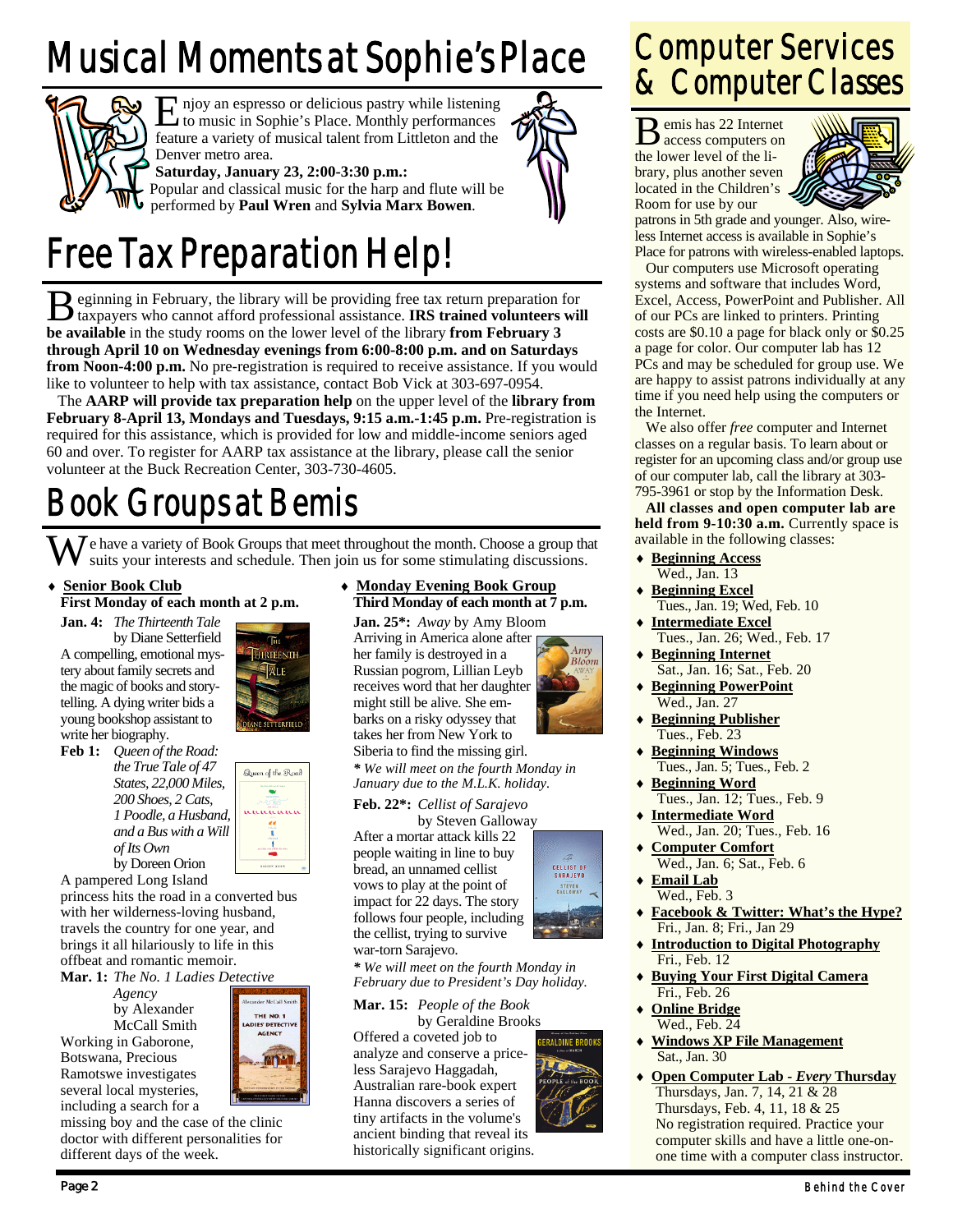

or more information, call teen librarian Mark Decker at the library, 303-795- 3961, or check the Bemis teen blog site online at http://bemisteen.blogspot.com. Join other teens for the following activities:

- ♦ **Anime Club First Sat. of the month @ Noon Jan. 2:** *One Piece: First Voyage* **Feb. 6:** Title to be determined
- ♦ **Teen Writers Group Third Tuesday of the month @ 4 p.m. Jan. 19, Feb. 16, Mar. 16**  All teen creative writers are welcome! Bring copies of your writing in order for other participants to provide feedback.
- ♦ **Wii Third Thursdays @ 3:30 p.m.**  Play a different video game each month! **Jan. 21:** Rock Band **Feb. 18:** Carnival Games
- **Teen Advisory Group (TAG) Fourth Friday of the month @ 3:30 p.m. Jan. 22:** Open agenda **Feb. 26:** Summer Reading Planning

#### Special Teen Events

♦ **Teen Movie:**  *Battle for Terra* **Saturday, January 16, 2:00 p.m.** 



Watch the movie *Battle for Terra* on the library's big screen. When the

peaceful inhabitants of the planet Terra come under attack from humans in search of a new home, the friendship between a human pilot and an alien girl may hold the key to saving both races. Rated PG. Free popcorn and lemonade will be provided.

#### **Coming in March:**

#### *Make Waves @ Your Library*  **Teen Photography Contest**

Submit your best original photo that expresses the theme *Make Waves @ Your Library* by **Monday, March 15.**  Make sure to include the name of your photograph with your submission. The winning photos from two age groups, middle school/junior high and high school, will be published on a library bookmark to be given out for the teen summer reading program. For more information, or to submit your photo, call Mark, the teen librarian, at 303- 795-3961 or email him at mdecker@littletongov.org.

# Children's Programs



#### Resolve to read!

I n 2010 make a resolution to read with your children *every* day. Read to all ages and read anything: comics, magazines, an online article or a favorite book. Reading together keeps everyone on the path to life-long learning. So…as Rosemary Wells put it in *Read to Your Bunny,* 

*Read to your bunny often / It's twenty minutes of fun. It's twenty minutes of moonlight / And twenty minutes of sun. Twenty old-favorite minutes / Twenty minutes brand-new, Read to your bunny often / and...your bunny will read to you.*



#### Reading fun! A Mock John Newbery Award Event



K ids, which book would you like to see win the Newbery Medal? Each year the best children's chapter book published in that year and written by an author living in the USA is presented this award. Choose from two lists of eligible books available in the Children's Room, then read some of these and vote for your favorite. After telling us what you liked about the book, you'll be entered into a drawing for a Tattered Cover gift card. Be sure to **turn in your voting sheets by January 15th.**

#### Caldecott Contenders

The Caldecott Medal is awarded to the illustrator of the most distinguished picture book published in the U.S. This year's award will be announced on January 18. We have placed on display in the Children's Room several picture books that we believe have outstanding artwork. Please check out these selections and enjoy them with your family.



## Something to check-out! *J Picture Books*

ur J Picture Books, shelved at the end of the J fiction section, represent a special collection of illustrated books for older readers. The collection covers a wide variety of topics such as poetry, fractured fairy tales, allegory, dark humor, historical fiction, even spooky stories. Sometimes, the books are just longer stories for an older audience who

enjoys looking at beautifully illustrated books. Please ask us more about this collection or browse through the shelves on your own. You might find the outrageous, *The Stinky Cheeseman*, or a poignant story about the Holocaust, *The Butterfly*, or even what it was like to be a Vietnam soldier in *Patrol*.



## Weekly Story Times & Ongoing Activities

♦ **Story Box: Ages birth-36 months** 

 **Tuesdays & Wednesdays at 9:30 a.m. or 10:30 a.m. Fridays at 9:30 a.m.** 

A thirty-minute story time for children and a caring adult to introduce the joy of rhythm, rhyme, and reading. *Space is limited; free tickets are available one week in advance.* 

♦ **Preschool Story Time: Ages 3-kindergarten** 

 **Thursdays at 10:30 a.m. or 1:30 p.m. & Fridays at 10:30 a.m.**  Thirty minutes of stories, songs, and activities with a puppet show the first week of the month.

Paws to Read: For readers in grades 1-5, Third Saturdays, 10 a.m.-noon **Saturday, January 16** 



Kids in grades 1- 5 are able to practice reading with a furry friend. Please call 303-795-3961 to register for a twenty-minute spot. Presented by R.E.A.D. Reading Education Assistance Dogs & Denver Pet Partners.

**Bemis Library Dial-a-Story:** Your child can listen to a story anytime by calling 303-795-3960. Enjoy a new story or an old favorite.